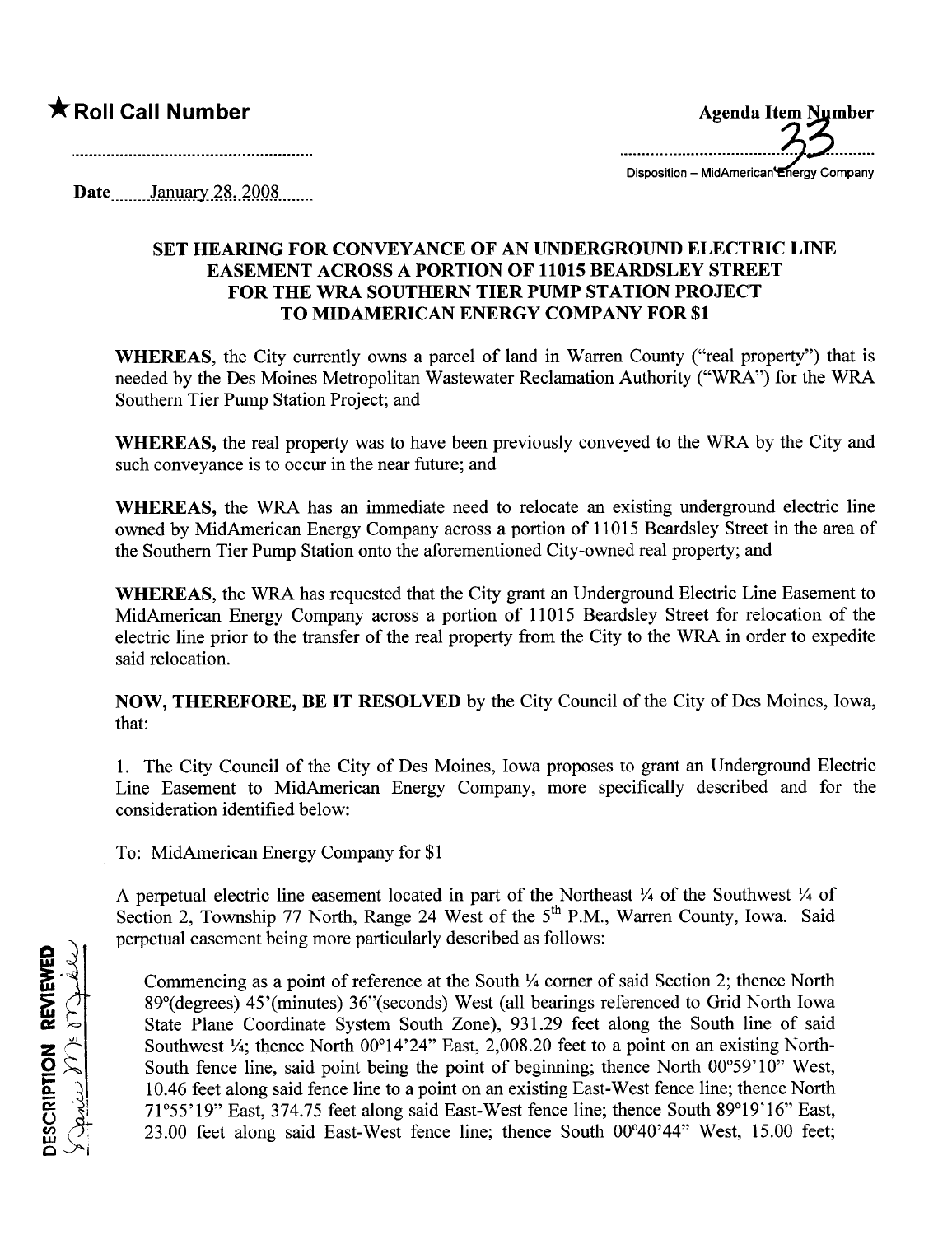## \* Roll Call Number

REVIEWE<br>Computer

 $\sum_{\gamma} \sum_{j \in \mathcal{N}}$ 

~'J'

L

 $\begin{pmatrix} 0 & 1 \ 0 & 0 \end{pmatrix}$ 

Agenda Item Number .----..-.......-.......-.-------8~.--..----.... Disposition - MidAmerican Energy Company

Date<sub>.......</sub>January 28, 2008

thence South 89°52'12" West, 15.00 feet; thence North 00°40'44" East, 5.17 feet; thence North 89°19'16" West, 6.34 feet; thence South 71°55'19" West, 376.18 feet to the point of beginning. (Containing 4,050 square feet, more or less.)

2. A public hearing shall be held on February 11,2008, at 5:00 p.m. in the City Council Chamber, City Hall, 400 Robert D. Ray Drive, Des Moines, Iowa. At that time the City Council wil consider the above-described proposal and any other(s) submitted prior to or during the public hearing.

3. The City Clerk is hereby authorized and directed to publish notice of said proposal and hearing in the form hereto attached, all in accordance with code section 362.3 of the Iowa Code.

4. There will be no proceeds associated with the conveyance of the Underground Electric Line Easement.

Moved by to adopt.

APPROVED AS TO FORM:

Glenna K. nank

Assistant City Attorney

| <b>COUNCIL ACTION</b> | <b>YEAS</b> | <b>NAYS</b> | <b>PASS</b> | <b>ABSENT</b>   | <b>CERTIFICATE</b><br>I, DIANE RAUH, City Clerk of said City hereby                                                                                               |  |
|-----------------------|-------------|-------------|-------------|-----------------|-------------------------------------------------------------------------------------------------------------------------------------------------------------------|--|
| <b>COWNIE</b>         |             |             |             |                 |                                                                                                                                                                   |  |
| <b>COLEMAN</b>        |             |             |             |                 |                                                                                                                                                                   |  |
| <b>HENSLEY</b>        |             |             |             |                 | certify that at a meeting of the City Council of<br>said City of Des Moines, held on the above date,                                                              |  |
| <b>KIERNAN</b>        |             |             |             |                 | among other proceedings the above was adopted.<br>IN WITNESS WHEREOF, I have hereunto set my<br>hand and affixed my seal the day and year first<br>above written. |  |
| <b>MAHAFFEY</b>       |             |             |             |                 |                                                                                                                                                                   |  |
| <b>MEYER</b>          |             |             |             |                 |                                                                                                                                                                   |  |
| <b>VLASSIS</b>        |             |             |             |                 |                                                                                                                                                                   |  |
| <b>TOTAL</b>          |             |             |             |                 |                                                                                                                                                                   |  |
| <b>MOTION CARRIED</b> |             |             |             | <b>APPROVED</b> |                                                                                                                                                                   |  |
| Mayor                 |             |             |             |                 | City Clerk                                                                                                                                                        |  |